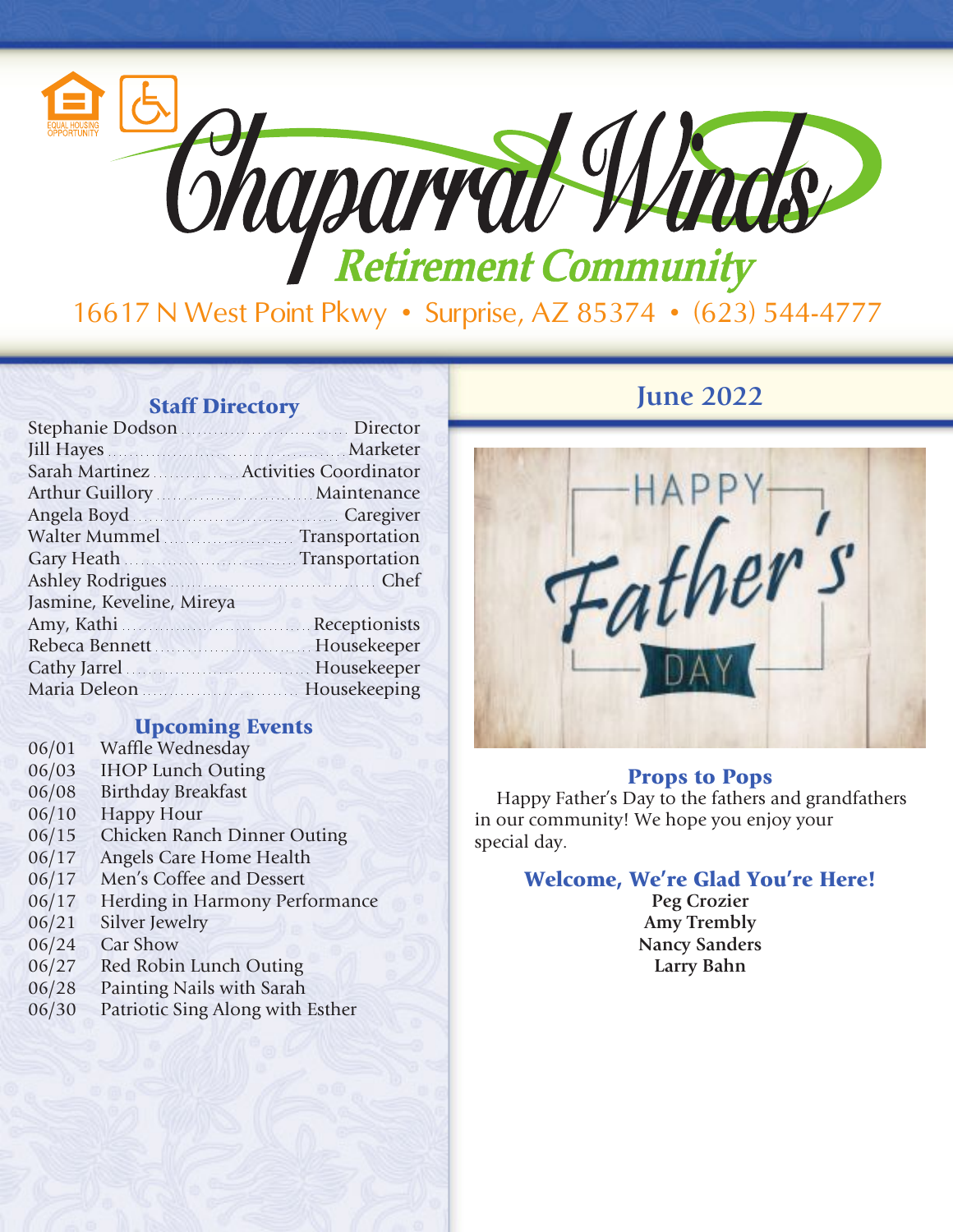

| Sunday                                                                                                                                                     | Monday                                                                                                                                                                                                                                                      | Tuesday                                                                                                                                                                                                                                      | Wednesday                                                                                                                                                                                                                        | Thursday                                                                                                                                                                                                                 | Friday                                                                                                                                                                                                                      | Saturday                                                                                              |
|------------------------------------------------------------------------------------------------------------------------------------------------------------|-------------------------------------------------------------------------------------------------------------------------------------------------------------------------------------------------------------------------------------------------------------|----------------------------------------------------------------------------------------------------------------------------------------------------------------------------------------------------------------------------------------------|----------------------------------------------------------------------------------------------------------------------------------------------------------------------------------------------------------------------------------|--------------------------------------------------------------------------------------------------------------------------------------------------------------------------------------------------------------------------|-----------------------------------------------------------------------------------------------------------------------------------------------------------------------------------------------------------------------------|-------------------------------------------------------------------------------------------------------|
|                                                                                                                                                            |                                                                                                                                                                                                                                                             |                                                                                                                                                                                                                                              | 7:00 -9:00 Waffle Wednesday DR<br>7:00 Wii Bowling TL<br>10:00 Stretch Class TL<br>10:50 Fry's Shopping Out<br>11:00 Wii Bowling TL<br>1:00 -2:00 Devotion and Prayer MP<br>2:00 - 3:00 Bistro Open<br>6:00 Dime Bingo TL        | 9:30 Chair Exercise TL<br>9:30 Walmart Shopping Out<br>10:00 Mary Kay FP<br>10:30 Knit, Crochet, etc. TL<br>1:30 Mexican Train 1MR<br>2:00 -3:00 Short Stop Store<br>5:30 Jackpot Bingo MP                               | 7:00 Wii Bowling TL<br>9:30 Fitness Focus w/Alison TL<br>11:00 Southwest Mobility TL<br>11:30 IHOP Lunch Outing<br>2:30 Hot Topics in the News MP<br>6:00 Action Movie TL<br>6:00 Poker 1MR                                 | 7:00 Wii Bowling TL<br>9:00 Tai Chi TL<br>10:30 Lutheran Service TL<br>6:00 Romantic Movie TL         |
| 1:30 Bunco TL<br>1:30 Catholic Communion, Rosary,<br>and Chaplet CR<br>2:00 Bible Study with Tony MP<br>6:00 Family Movie TL                               | 7:00 Wii Bowling TL<br>9:30 Fitness Focus w/Alison TL<br>11:00 Relaxing Art MP<br>1:00 Catholic Bible Study TL<br>2:00 -3:00 Bistro Open<br>2:30 Book Club TL<br>5:30 5 Crown Card Game MP<br>6:00 Hand and Foot 1MR                                        | 7:00 Wii Bowling TL<br>9:30 Catholic confessions CR<br>9:50 Surprise Marketplace Out<br>10:00 -11:00 Barbershop Talk CR<br>10:00 -11:00 Short Stop Store<br>10:00 Catholic Mass TL<br>1:00 Mahjong TL<br>1:15 Bridge 1MR<br>2:00 Po.Ke.No MP | 7:00 Wii Bowling TL<br>9:30 Birthday Breakfast MP<br>10:00 Stretch Class TL<br>10:50 Fry's Shopping Out<br>11:00 Wii Bowling TL<br>1:00 -2:00 Devotion and Prayer MP<br>2:00 - 3:00 Bistro Open<br>6:00 Dime Bingo TL            | 9:30 Chair Exercise TL<br>9:30 Walmart Shopping Out<br>10:30 Knit, Crochet, etc. TL<br>1:30 Mexican Train 1MR<br>2:00 -3:00 Short Stop Store<br>5:30 Jackpot Bingo MP<br>6:00 Sing Along w/Esther TL                     | 7:00 Wii Bowling TL<br>9:30 Fitness Focus w/Alison TL<br>2:30 Happy Hour MP<br>6:00 Action Movie TL<br>6:00 Poker 1MR                                                                                                       | 11<br>7:00 Wii Bowling TL<br>9:00 Tai Chi TL<br>6:00 Romantic Movie TL                                |
| 1:30 Bunco TL<br>1:30 Catholic Communion, Rosary,<br>and Chaplet CR<br>2:00 Bible Study with Tony MP<br>6:00 Family Movie TL                               | 7:00 Wii Bowling TL<br>9:30 Fitness Focus w/Alison TL<br>11:00 Relaxing Art MP<br>1:00 Catholic Bible Study TL<br>2:00 - 3:00 Bistro Open<br>2:30 Book Club TL<br>5:30 5 Crown Card Game MP<br>6:00 Hand and Foot 1MR                                       | 13 Flag Day<br>7:00 Wii Bowling TL<br>9:50 Surprise Marketplace Out<br>10:00 -11:00 Barbershop Talk CR<br>10:00 -11:00 Short Stop Store<br>1:00 Mahjong TL<br>1:15 Bridge 1MR<br>2:00 Po.Ke.No MP                                            | 15<br>7:00 Wii Bowling TL<br>10:00 Stretch Class TL<br>10:50 Fry's Shopping Out<br>11:00 Wii Bowling TL<br>1:00 -2:00 Devotion and Prayer MP<br>2:00 -3:00 Bistro Open<br>3:00 Chicken Ranch Dinner Outing<br>6:00 Dime Bingo TL | 9:30 Chair Exercise TL<br>9:30 Walmart Shopping Out<br>10:30 Knit, Crochet, etc. TL<br>1:30 Mexican Train 1MR<br>2:00 -3:00 Short Stop Store<br>5:30 Jackpot Bingo MP                                                    | 7:00 Wii Bowling TL<br>9:30 Fitness Focus w/Alison TL<br>10:30 Angels Care Home Health TL<br>2:30 Men's Coffee and Dessert MP<br>6:00 Action Movie TL<br>6:00 Herding in Harmony<br><b>Performance FP</b><br>6:00 Poker 1MR | 18<br>7:00 Wii Bowling TL<br>9:00 Tai Chi TL<br>6:00 Romantic Movie TL<br>6:00 Scrabble, Uno, Etc. MP |
| <b>Happy Father's Day!</b><br>1:30 Bunco TL<br>1:30 Catholic Communion, Rosary,<br>and Chaplet CR<br>2:00 Bible Study with Tony MP<br>6:00 Family Movie TL | 19 Juneteenth (Observed)<br>20<br>7:00 Wii Bowling TL<br>9:30 Fitness Focus w/Alison TL<br>11:00 Relaxing Art MP<br>1:00 Catholic Bible Study TL<br>2:00 -3:00 Bistro Open<br>2:30 Book Club TL<br>5:30 5 Crown Card Game MP<br>6:00 Hand and Foot 1MR      | 7:00 Wii Bowling TL<br>9:00 -2:00 Silver Jewelry FP<br>9:50 Surprise Marketplace Out<br>10:00 -11:00 Barbershop Talk CR<br>10:00 -11:00 Short Stop Store<br>1:00 Mahjong TL<br>1:15 Bridge 1MR<br>2:00 Po.Ke.No MP                           | 22<br>7:00 Wii Bowling TL<br>10:00 Stretch Class TL<br>10:50 Fry's Shopping Out<br>11:00 Wii Bowling TL<br>1:00 -2:00 Devotion and Prayer MP<br>2:00 -3:00 Bistro Open<br>6:00 Dime Bingo TL                                     | 9:30 Chair Exercise TL<br>9:30 Walmart Shopping Out<br>10:30 Knit, Crochet, etc. TL<br>1:30 Mexican Train 1MR<br>2:00 -3:00 Short Stop Store<br>5:30 Jackpot Bingo MP<br>6:00 Sing Along w/Esther TL                     | 24<br>7:00 Wii Bowling TL<br>9:30 Fitness Focus w/Alison TL<br>2:30 Hot Topics in the News MP<br>6:00 -9:00 Car Show<br>6:00 Action Movie TL<br>6:00 Poker 1MR                                                              | 25<br>7:00 Wii Bowling TL<br>9:00 Tai Chi TL<br>6:00 Romantic Movie TL                                |
| 26<br>1:30 Bunco TL<br>1:30 Catholic Communion, Rosary,<br>and Chaplet CR<br>2:00 Bible Study with Tony MP<br>6:00 Family Movie TL                         | 27<br>7:00 Wii Bowling TL<br>9:30 Fitness Focus w/Alison TL<br>11:00 Relaxing Art MP<br>12:00 Red Robin Lunch Outing<br>1:00 Catholic Bible Study TL<br>2:00 - 3:00 Bistro Open<br>2:30 Book Club TL<br>5:30 5 Crown Card Game MP<br>6:00 Hand and Foot 1MR | 28<br>7:00 Wii Bowling TL<br>9:50 Surprise Marketplace Out<br>10:00 -11:00 Barbershop Talk CR<br>10:00 -11:00 Short Stop Store<br>11:00 Painting Nails with Sarah MP<br>1:00 Mahjong TL<br>1:15 Bridge 1MR<br>2:00 Po.Ke.No MP               | 29<br>7:00 Wii Bowling TL<br>10:00 Stretch Class TL<br>10:50 Fry's Shopping Out<br>11:00 Wii Bowling TL<br>1:00 -2:00 Devotion and Prayer MP<br>2:00 -3:00 Bistro Open<br>6:00 Dime Bingo TL                                     | 9:30 Chair Exercise TL<br>9:30 Walmart Shopping Out<br>10:30 Knit, Crochet, etc. TL<br>1:30 Mexican Train 1MR<br>2:00 -3:00 Short Stop Store<br>2:00 Patriotic Sing Along W/Esther<br><b>FP</b><br>5:30 Jackpot Bingo MP | <b>MP-Multipurpose Room</b><br><b>TL-Theatre Lounge</b><br><b>CR-Conference Room</b><br><b>FP-Fireplace Room</b><br><b>DR-Dining Room</b><br><b>1MR-First Floor Meeting Room</b><br><b>2MR-Second Floor Meeting</b><br>Room |                                                                                                       |